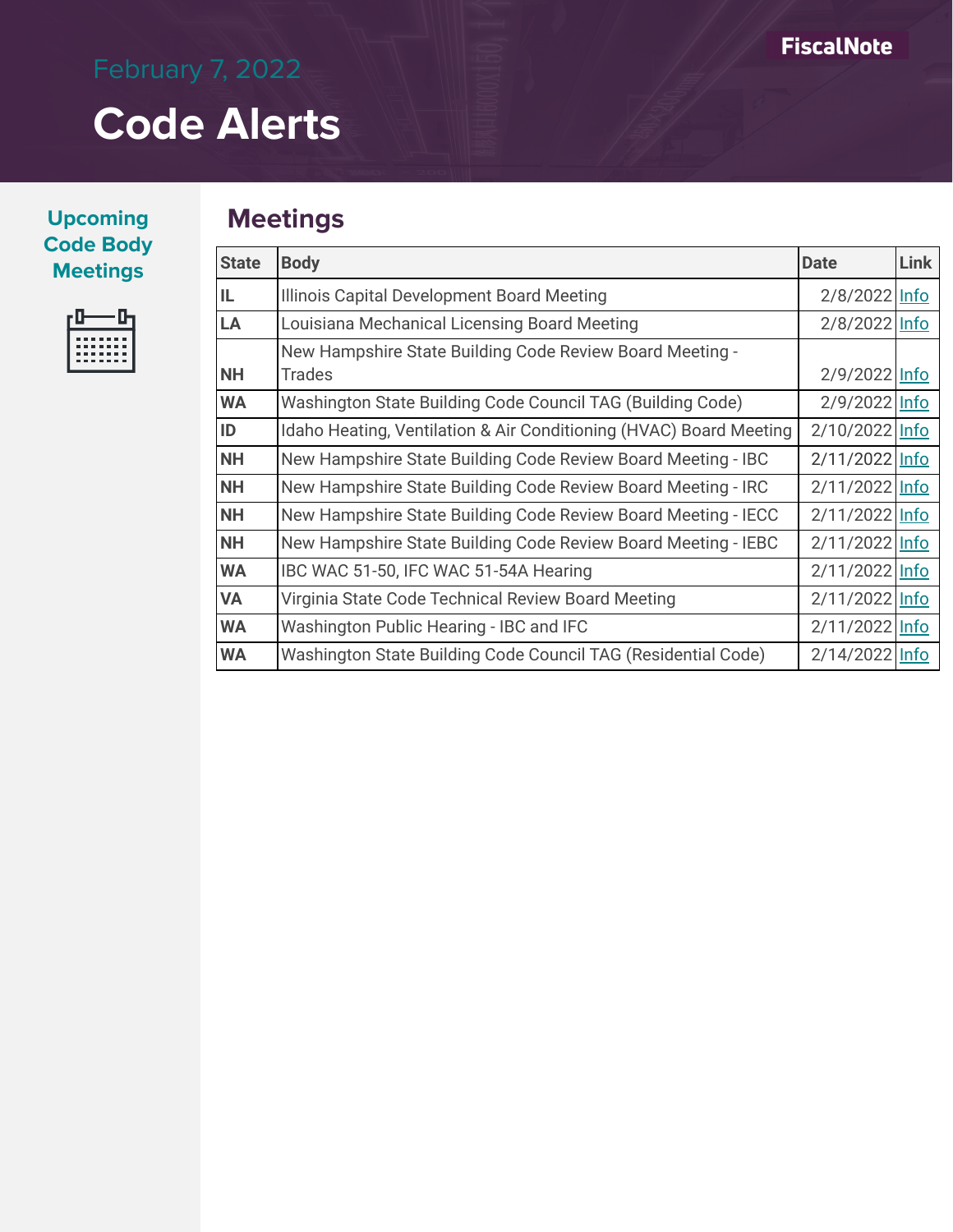### **Recent Activity Alerts**



## **Building**

| <b>State</b>                                                                        | <b>Date</b>                                                                             | <b>Title</b>                                                                               |  |  |  |
|-------------------------------------------------------------------------------------|-----------------------------------------------------------------------------------------|--------------------------------------------------------------------------------------------|--|--|--|
| Minnesota                                                                           |                                                                                         | 2/7/2022 Minnesota Rules, Chapter 1335, Floodproofing                                      |  |  |  |
| The Minnesota Department of Labor and Industry requests comments on its possible    |                                                                                         |                                                                                            |  |  |  |
|                                                                                     |                                                                                         | amendment to Minnesota Rules, chapter 1335, "Floodproofing." The department is considering |  |  |  |
|                                                                                     |                                                                                         | rule amendments that incorporate by reference the 2014 edition of the American Society of  |  |  |  |
|                                                                                     | Civil Engineers/Structural Engineering Institute Standard 24 Flood Resistant Design and |                                                                                            |  |  |  |
| Construction, with amendments, and any other amendments necessary to administer and |                                                                                         |                                                                                            |  |  |  |
| enforce the floodproofing regulations.                                              |                                                                                         |                                                                                            |  |  |  |

## **Energy**

exemption be extended.

| State                                                                                          | <b>Date</b>                                                                                | <b>Title</b>                                                                                    |  |  |  |
|------------------------------------------------------------------------------------------------|--------------------------------------------------------------------------------------------|-------------------------------------------------------------------------------------------------|--|--|--|
| <b>Washington</b>                                                                              |                                                                                            | 2/7/2022 Proposed Rule Making: Gas Fireplaces                                                   |  |  |  |
|                                                                                                |                                                                                            | The Washington State Building Code Council has filed a proposed rule making regarding a         |  |  |  |
|                                                                                                |                                                                                            | prohibition on gas fireplaces with continuously burning pilot lights within the 2018 Washington |  |  |  |
|                                                                                                |                                                                                            | State Energy Code, residential provisions. The Council is considering changing the date that    |  |  |  |
|                                                                                                | gas fireplaces will need to comply with the prohibition of standing pilot lights. The rule |                                                                                                 |  |  |  |
| requiring the removal of standing pilots went into effect February 1, 2021. Due to the current |                                                                                            |                                                                                                 |  |  |  |
| shortage of microchips, the Council has adopted an emergency rule exempting this industry      |                                                                                            |                                                                                                 |  |  |  |

from compliance with this adopted code requirement. The industry has requested that the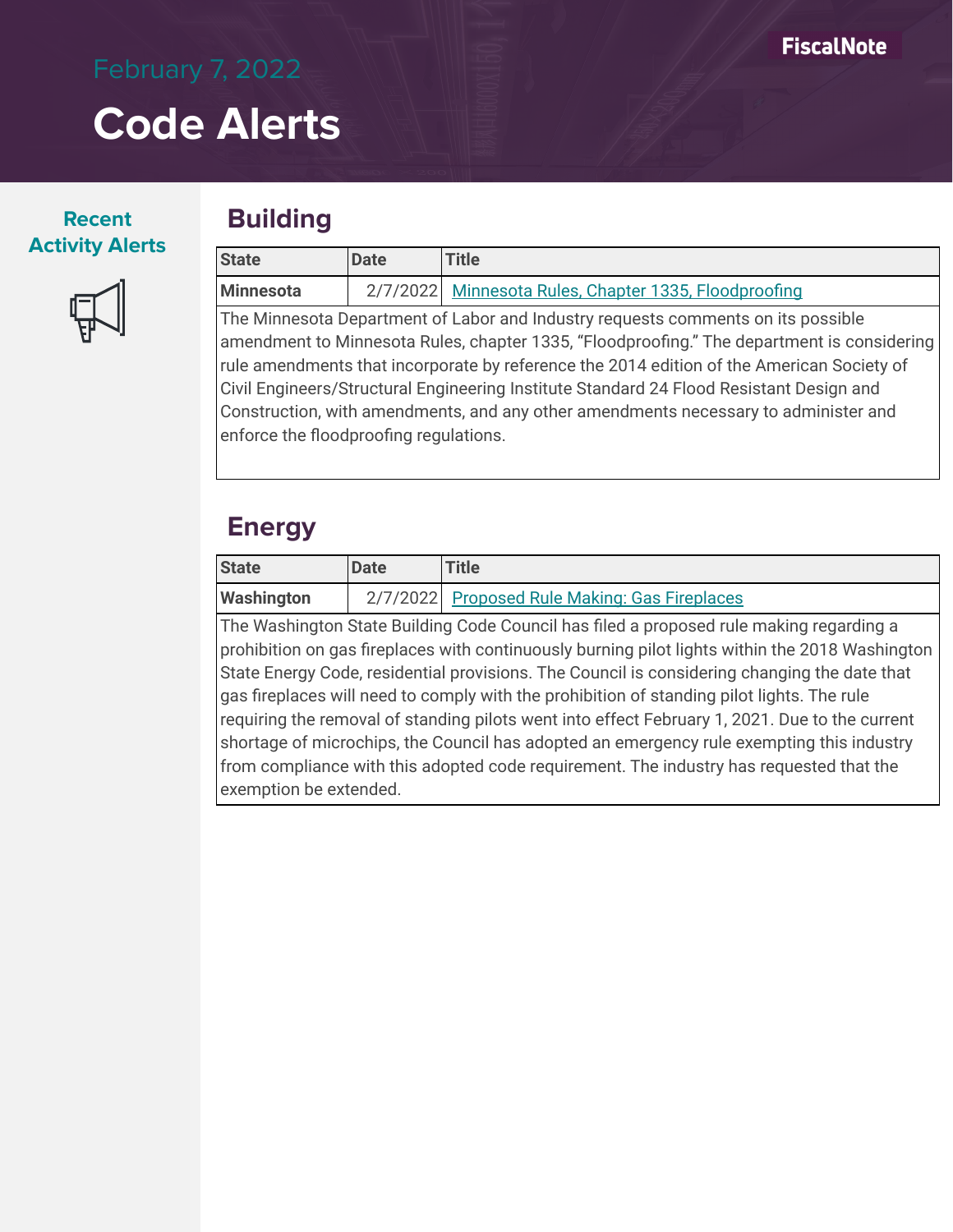### **Bills with Recent Activity**

| ۲ |  |
|---|--|
|   |  |

| Bill #                 |           | <b>State Bill Title</b>                                                                                                                                                                                                                                                                                                                                                                                                                                                                                                               | <b>Sponsor</b>                                    | <b>Last Action</b>                                     | <b>Date</b>    |
|------------------------|-----------|---------------------------------------------------------------------------------------------------------------------------------------------------------------------------------------------------------------------------------------------------------------------------------------------------------------------------------------------------------------------------------------------------------------------------------------------------------------------------------------------------------------------------------------|---------------------------------------------------|--------------------------------------------------------|----------------|
| <b>SB</b><br>5722      | <b>WA</b> | Reducing greenhouse gas<br>emissions in buildings.                                                                                                                                                                                                                                                                                                                                                                                                                                                                                    | <b>Joe Nguyen</b><br>et. al                       | Scheduled in Com. on Feb 7,<br><b>Ways &amp; Means</b> | 2022           |
|                        |           | This bill provides that by December 1, 2023, the department must adopt by rule a state energy                                                                                                                                                                                                                                                                                                                                                                                                                                         |                                                   |                                                        |                |
|                        |           | management and benchmarking requirement for tier 2 covered buildings. In developing energy<br>performance standards under this chapter, the department may establish targets for<br>greenhouse gas-adjusted energy use intensity to maximize reductions of greenhouse gas                                                                                                                                                                                                                                                             |                                                   |                                                        |                |
|                        |           | emissions from the building sector.                                                                                                                                                                                                                                                                                                                                                                                                                                                                                                   |                                                   |                                                        |                |
| H <sub>B</sub><br>706  | <b>MD</b> | <b>MD Department of Emergency</b><br><b>Management - Office of Resilience</b>                                                                                                                                                                                                                                                                                                                                                                                                                                                         | <b>Sheree</b><br>hes et. al                       | Sample-Hug   Hearing 2/18 at 11:00   Feb 4,<br>a.m.    | 2022           |
|                        |           | This bill directs the MD Clean Energy Center to coordinate with the Office of Resilience to                                                                                                                                                                                                                                                                                                                                                                                                                                           |                                                   |                                                        |                |
|                        |           | update and draft building codes to withstand flooding and promote the use of electric heat,                                                                                                                                                                                                                                                                                                                                                                                                                                           |                                                   |                                                        |                |
|                        |           | also directs the Dept. of Labor to coordinate with the Office of Resilience to develop<br>consumer-focused campaigns to educate the public on the importance of resilient building to<br>homeowners and review current building code adoption across the state, evaluate the impact<br>that building code adoption has on community resilience, jobs, property values, and tax<br>revenues, and assess what investments may support the increased adoption of updated<br>building codes that are responsive to climate-related risks. |                                                   |                                                        |                |
| S <sub>B</sub><br>2590 | HI        | <b>Relating To Energy Efficiency.</b>                                                                                                                                                                                                                                                                                                                                                                                                                                                                                                 | <b>Jarrett K.</b><br><b>Keohokalole</b><br>et. al | Committee(s) on<br><b>EET/GVO public</b><br>hearing    | Feb 4,<br>2022 |
| by the department.     |           | Requires energy efficiency scores and grades for covered buildings. Energy efficiency grade<br>means the ENERGY STAR rating for a building; or a score, assigned through the benchmarking<br>tool, that assesses the energy use of a building relative to similar buildings. Each year<br>beginning in 2023, an owner of a covered building shall use the benchmarking tool to provide<br>an energy efficiency score of the covered building to the department pursuant to rules adopted                                              |                                                   |                                                        |                |
| H<br>806               | <b>MD</b> | <b>Building Standards and Emissions</b><br>Reductions - High Performance,<br><b>State, &amp; Local Gov Buildings, State</b><br><b>Ops, &amp; Eligible Projects</b>                                                                                                                                                                                                                                                                                                                                                                    | Dana M.<br>Stein et. al                           | <b>First Reading</b><br><b>Appropriations</b>          | Feb 3,<br>2022 |
|                        |           |                                                                                                                                                                                                                                                                                                                                                                                                                                                                                                                                       |                                                   |                                                        |                |

The bill also includes concrete, glass, concrete mixtures, steel, and wood structural elements to the definition of eligible materials for eligible capital projects.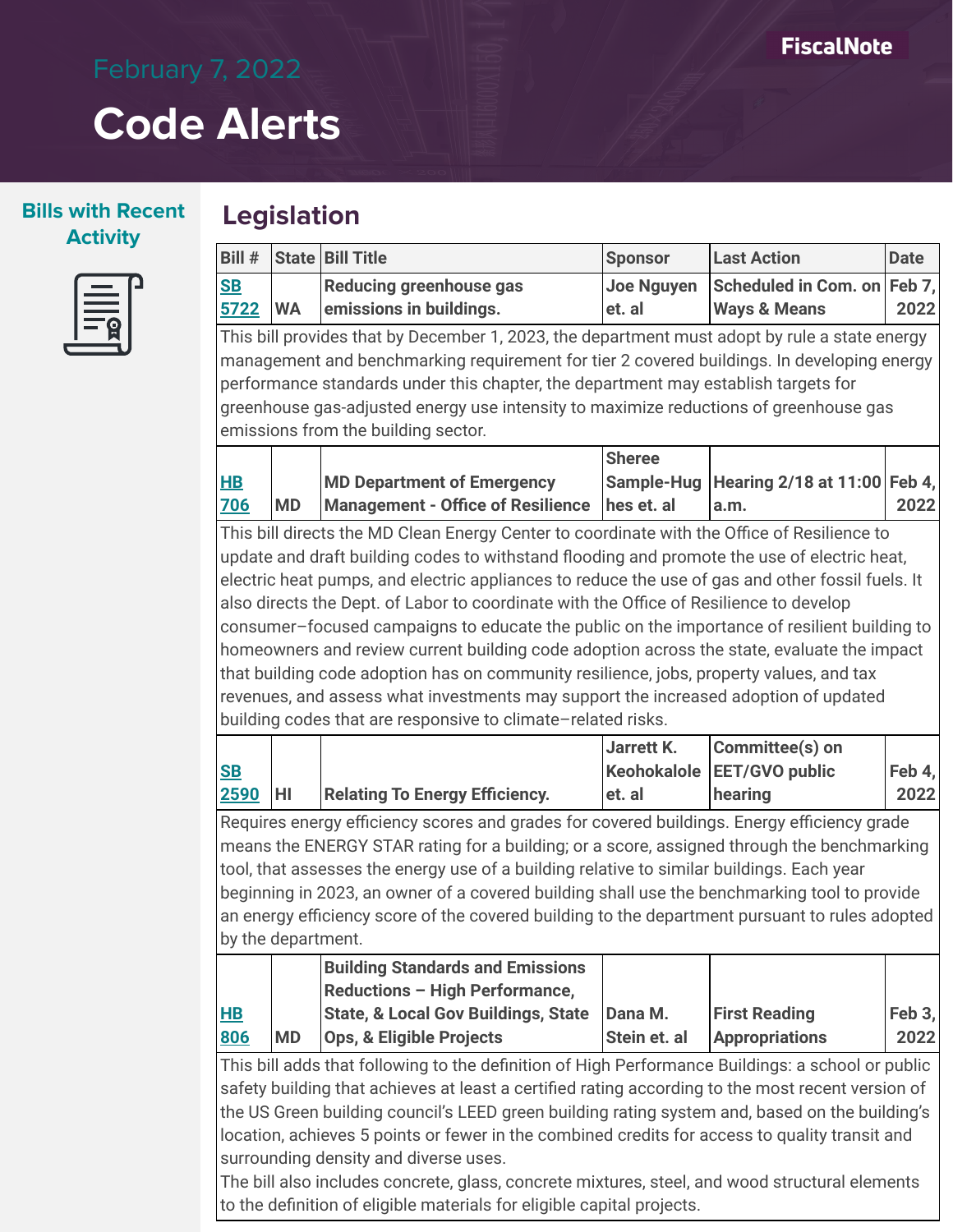

| Bill #                 |                                                                                                                                                                                                                                                                                                                                                             | <b>State   Bill Title</b>                                                                                                                                                                                                                                                                                                                                                                                                                                                                                                                                                                                                                                                                                                                                                                                                                                                                                                                                                                              | <b>Sponsor</b>        | <b>Last Action</b>                      | <b>Date</b>    |  |
|------------------------|-------------------------------------------------------------------------------------------------------------------------------------------------------------------------------------------------------------------------------------------------------------------------------------------------------------------------------------------------------------|--------------------------------------------------------------------------------------------------------------------------------------------------------------------------------------------------------------------------------------------------------------------------------------------------------------------------------------------------------------------------------------------------------------------------------------------------------------------------------------------------------------------------------------------------------------------------------------------------------------------------------------------------------------------------------------------------------------------------------------------------------------------------------------------------------------------------------------------------------------------------------------------------------------------------------------------------------------------------------------------------------|-----------------------|-----------------------------------------|----------------|--|
| $H$ B                  |                                                                                                                                                                                                                                                                                                                                                             |                                                                                                                                                                                                                                                                                                                                                                                                                                                                                                                                                                                                                                                                                                                                                                                                                                                                                                                                                                                                        |                       | <b>Hearing</b>                          | Feb 3,         |  |
| 2423                   | HI                                                                                                                                                                                                                                                                                                                                                          | <b>Climate Change Mitigation.</b>                                                                                                                                                                                                                                                                                                                                                                                                                                                                                                                                                                                                                                                                                                                                                                                                                                                                                                                                                                      | Marten et. al         | scheduled                               | 2022           |  |
| 2020.                  |                                                                                                                                                                                                                                                                                                                                                             | This bill adds a section providing that each public works project shall conform to the<br>applicable carbon concrete standards contained in division 600 of the highways division of the<br>department of transportation's special provisions for standard specifications dated July 10,                                                                                                                                                                                                                                                                                                                                                                                                                                                                                                                                                                                                                                                                                                               |                       |                                         |                |  |
| H <sub>B</sub><br>1747 | HI                                                                                                                                                                                                                                                                                                                                                          | <b>State Building Code Council.</b>                                                                                                                                                                                                                                                                                                                                                                                                                                                                                                                                                                                                                                                                                                                                                                                                                                                                                                                                                                    | Nakamura et. al       | <b>CPC Com: pass</b><br>with amendments | Feb 3,<br>2022 |  |
|                        | Requires the state building code council to consult with building industry trade associations to<br>gather cost data on the implementation of building codes or standards and calculate the<br>financial impact of those codes and standards, including amortized utility costs, on the cost of<br>single-family and multi-family homes built in the State. |                                                                                                                                                                                                                                                                                                                                                                                                                                                                                                                                                                                                                                                                                                                                                                                                                                                                                                                                                                                                        |                       |                                         |                |  |
| H <sub>B</sub>         |                                                                                                                                                                                                                                                                                                                                                             | <b>Creation of affordable and</b>                                                                                                                                                                                                                                                                                                                                                                                                                                                                                                                                                                                                                                                                                                                                                                                                                                                                                                                                                                      |                       | <b>Referred to</b>                      | Feb 3,         |  |
| 2020                   | <b>WA</b>                                                                                                                                                                                                                                                                                                                                                   | sustainable housing in the state.                                                                                                                                                                                                                                                                                                                                                                                                                                                                                                                                                                                                                                                                                                                                                                                                                                                                                                                                                                      | Walen et. al          | Appropriations.                         | 2022           |  |
|                        |                                                                                                                                                                                                                                                                                                                                                             | must enact sustainable housing programs providing for the development for new, certified<br>sustainable housing. Standards set by local design review boards must allow for buildings<br>constructed with passive house, LEED, or living building challenge certifications.                                                                                                                                                                                                                                                                                                                                                                                                                                                                                                                                                                                                                                                                                                                            |                       |                                         |                |  |
| H <sub>B</sub>         |                                                                                                                                                                                                                                                                                                                                                             | <b>Uniform Statewide Building Code;</b>                                                                                                                                                                                                                                                                                                                                                                                                                                                                                                                                                                                                                                                                                                                                                                                                                                                                                                                                                                |                       | <b>Subcom: strike</b>                   | Feb 3,         |  |
| 885                    | <b>VA</b>                                                                                                                                                                                                                                                                                                                                                   | livability standards.                                                                                                                                                                                                                                                                                                                                                                                                                                                                                                                                                                                                                                                                                                                                                                                                                                                                                                                                                                                  | <b>Alfonso Lopez</b>  | from docket                             | 2022           |  |
|                        |                                                                                                                                                                                                                                                                                                                                                             | Expands the list of provisions in the Uniform Statewide Building Code required to be present in<br>buildings and structures to include standards related to (i) the accumulation and growth of<br>mold, (ii) plumbing leaks or issues, (iii) air conditioning and heating equipment and running hot<br>water, and (iv) the removal of lead paint and paint that is flaking.                                                                                                                                                                                                                                                                                                                                                                                                                                                                                                                                                                                                                            |                       |                                         |                |  |
| $H$ B<br><u>471</u>    | <b>VA</b>                                                                                                                                                                                                                                                                                                                                                   | <b>State agencies and localities;</b><br>solar-ready roof requirements, etc.                                                                                                                                                                                                                                                                                                                                                                                                                                                                                                                                                                                                                                                                                                                                                                                                                                                                                                                           | Subramanyam<br>et. al | Subcom: lay on<br>table                 | Feb 3,<br>2022 |  |
|                        |                                                                                                                                                                                                                                                                                                                                                             | Requires any executive branch agency or institution and any locality entering the design phase<br>for the construction of a new building greater than 5,000 gross square feet in size, or the<br>renovation of a building where the cost of the renovation exceeds 50 percent of the value of<br>the building, to ensure that such building includes a solar-ready roof, defined in the bill as<br>having the structural capability to accept the increased load from solar panels, proper sizing of<br>the electrical panel, installation of conduit and wire from the roof to the electrical panel, use of<br>solar-appropriate roof membranes and other roofing materials, and clustering of vents and<br>non-solar equipment to maximize available space for solar panels. The bill also requires new<br>public school buildings and facilities, and improvements and renovations to existing public<br>school buildings and facilities where the cost of the renovation exceeds 50 percent of the |                       |                                         |                |  |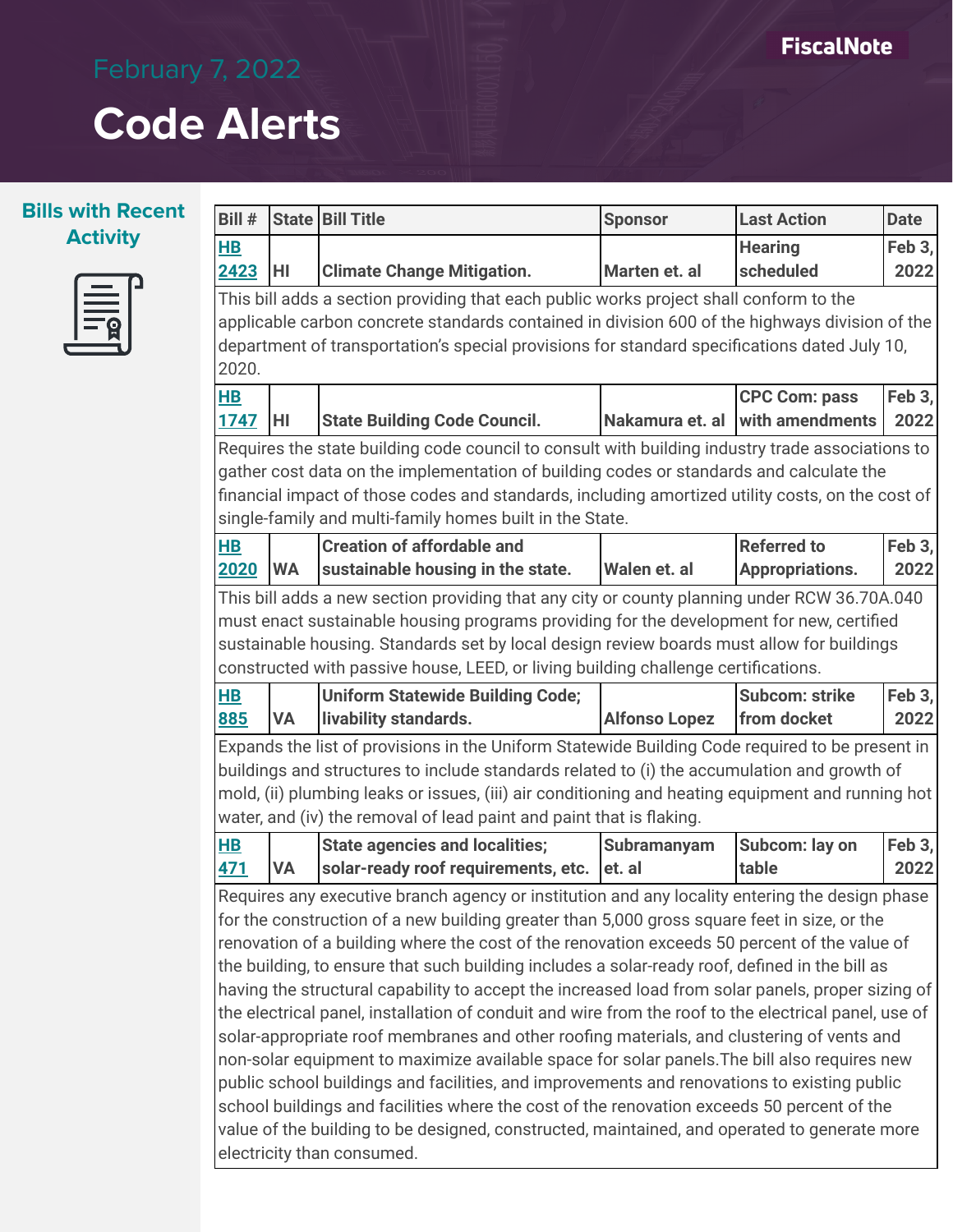### **Bills with Recent Activity**



| Bill #                                           |                                                                                                                                                                                                                                                                                        | State Bill Title                                                                                                                                                                                                                                                                                                                                                                                                                                                                                                                                                                              | <b>Sponsor</b>             | <b>Last Action</b>                                                                    | <b>Date</b>    |
|--------------------------------------------------|----------------------------------------------------------------------------------------------------------------------------------------------------------------------------------------------------------------------------------------------------------------------------------------|-----------------------------------------------------------------------------------------------------------------------------------------------------------------------------------------------------------------------------------------------------------------------------------------------------------------------------------------------------------------------------------------------------------------------------------------------------------------------------------------------------------------------------------------------------------------------------------------------|----------------------------|---------------------------------------------------------------------------------------|----------------|
| <u>HB</u><br><b>7278</b>                         | <b>RI</b>                                                                                                                                                                                                                                                                              | An Act Relating To Public Property And<br><b>Works -- The Green Buildings Act</b>                                                                                                                                                                                                                                                                                                                                                                                                                                                                                                             | et. al                     | <b>Referred to</b><br><b>Cortvriend Environment &amp;</b><br><b>Natural Resources</b> | Feb 2,<br>2022 |
|                                                  |                                                                                                                                                                                                                                                                                        | This bill expands definition of public buildings under green building act to include buildings in<br>any subdivision of state, and include private major facility projects.                                                                                                                                                                                                                                                                                                                                                                                                                   |                            |                                                                                       |                |
| <b>SB</b><br><b>1376</b>                         | <b>AZ</b>                                                                                                                                                                                                                                                                              | Codes; ordinances; use of refrigerants.                                                                                                                                                                                                                                                                                                                                                                                                                                                                                                                                                       | L. Richard<br>Gray         | <b>Reported do pass</b><br>out of Committee                                           | Feb 2,<br>2022 |
|                                                  | This bill adds that any code, ordinance or general or specific plan provision or part of a code,<br>ordinance or general or specific plan provision adopted by a municipality may not prohibit the<br>use of refrigerants that are listed as acceptable pursuant to the clean air act. |                                                                                                                                                                                                                                                                                                                                                                                                                                                                                                                                                                                               |                            |                                                                                       |                |
| $\overline{\mathsf{HB}}$<br>1682                 | <b>WA</b>                                                                                                                                                                                                                                                                              | <b>Concerning a compliance pathway</b><br>specific to emissions-intensive,<br>trade-exposed businesses for achieving<br>their proportionate share of the state's<br>emissions reduction limits through 2050.                                                                                                                                                                                                                                                                                                                                                                                  | et. al                     | <b>Fitzgibbon Referred to</b><br><b>Appropriations.</b>                               | Feb 2,<br>2022 |
|                                                  |                                                                                                                                                                                                                                                                                        | This bill adds that for the year beginning January 1, 2035, the benchmark for each<br>emissions-intensive, trade-exposed facility is 88 percent of the facility's carbon intensity<br>baseline. For each year beginning January 1, 2036, until January 1, 2050, the benchmark for<br>each emissions intensive, trade-exposed facility is six percent below the percentage of no cost<br>allowances awarded during the preceding year.                                                                                                                                                         |                            |                                                                                       |                |
| <b>SB</b><br>448,<br><b>LSR</b><br>2022-<br>3063 | <b>NH</b>                                                                                                                                                                                                                                                                              | requiring the reduction of fossil fuel use<br>across state facilities and establishing a<br>state government energy committee.                                                                                                                                                                                                                                                                                                                                                                                                                                                                | <b>Jay Kahn</b><br>et. al  | <b>Hearing</b><br>scheduled                                                           | Feb 2,<br>2022 |
|                                                  |                                                                                                                                                                                                                                                                                        | This bill requires a reduction in fossil fuel emissions by state owned facilities and establishes<br>the state government energy committee within the department of energy to advise the state<br>energy manager on how to improve the energy efficiency of state property.                                                                                                                                                                                                                                                                                                                   |                            |                                                                                       |                |
| <u>HF</u><br>2193                                | IA                                                                                                                                                                                                                                                                                     | A bill for an act creating a nonprofit<br>organization energy efficiency grant<br>program                                                                                                                                                                                                                                                                                                                                                                                                                                                                                                     | <b>Art Staed</b><br>et. al | <b>Referred to State</b><br><b>Government</b>                                         | Feb 1,<br>2022 |
|                                                  |                                                                                                                                                                                                                                                                                        | This bill requires the lowa energy center to create a nonprofit organization energy efficiency<br>grant program to award grants for the purpose of financing energy efficiency improvements to<br>buildings owned and operated by nonprofit organizations. The bill defines "energy efficiency<br>improvement" to mean an installed measure that is intended to reduce energy consumption or<br>costs, or both, or to allow the use of alternative and renewable energy,=, a renewable energy<br>generation or heating system, or a measure taken to make the building more energy efficient. |                            |                                                                                       |                |

**FiscalNote**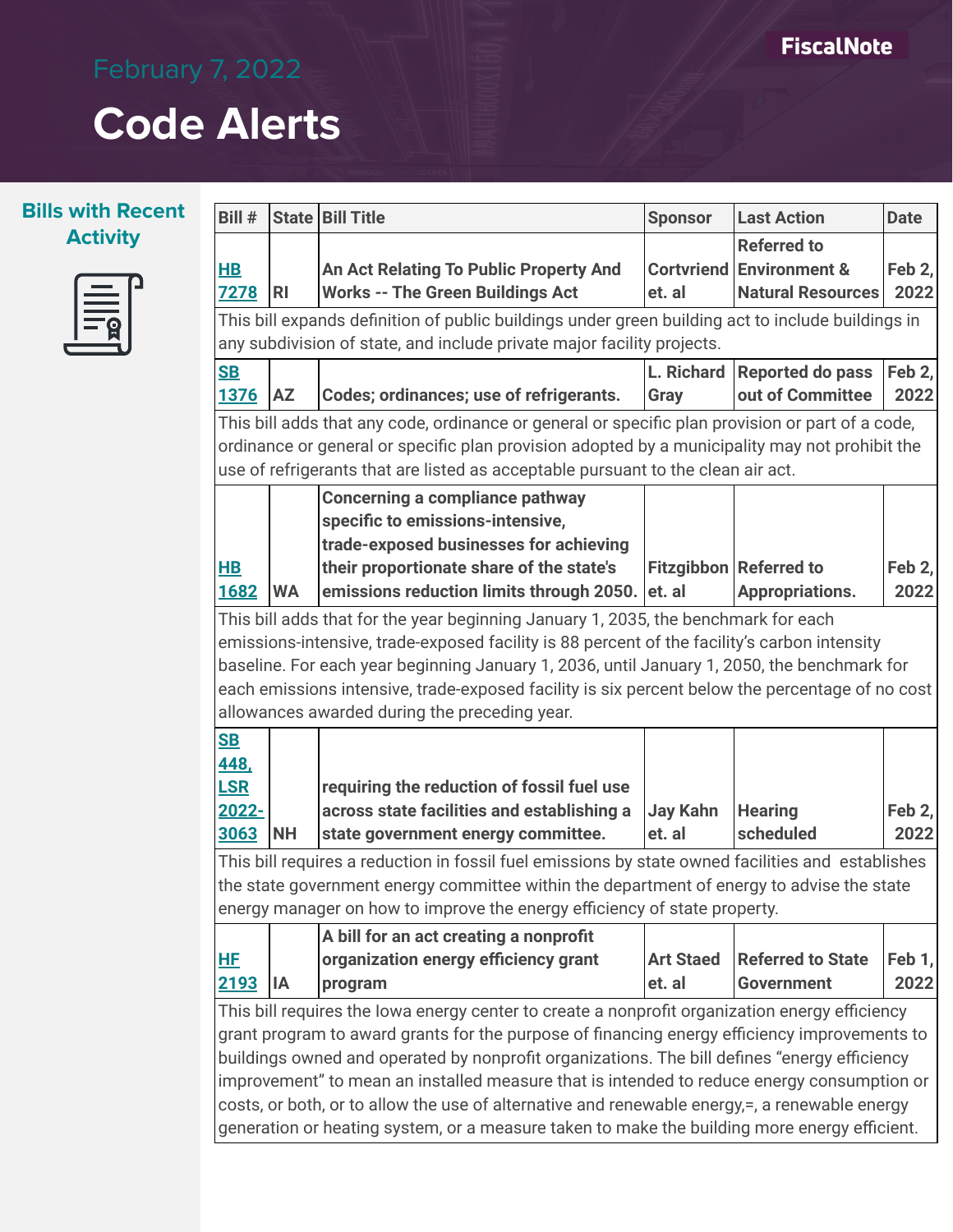### **FiscalNote**

# **Code Alerts**



| Bill #                                                                                                                                                                                                                                                                                                                                                                    |                                                                                                                                                                                                                                                                                                                                                                                                                                                                                                                                                                                  | <b>State Bill Title</b>                                                                                                                                                                                                                                                                                                                                                                                                                                                                                                                                                                                                                                                                                                                                                                                                                                                                                                                                                                                                                                    | <b>Sponsor</b>                 | <b>Last Action</b>                               | <b>Date</b>    |  |
|---------------------------------------------------------------------------------------------------------------------------------------------------------------------------------------------------------------------------------------------------------------------------------------------------------------------------------------------------------------------------|----------------------------------------------------------------------------------------------------------------------------------------------------------------------------------------------------------------------------------------------------------------------------------------------------------------------------------------------------------------------------------------------------------------------------------------------------------------------------------------------------------------------------------------------------------------------------------|------------------------------------------------------------------------------------------------------------------------------------------------------------------------------------------------------------------------------------------------------------------------------------------------------------------------------------------------------------------------------------------------------------------------------------------------------------------------------------------------------------------------------------------------------------------------------------------------------------------------------------------------------------------------------------------------------------------------------------------------------------------------------------------------------------------------------------------------------------------------------------------------------------------------------------------------------------------------------------------------------------------------------------------------------------|--------------------------------|--------------------------------------------------|----------------|--|
| H <sub>B</sub><br>4041                                                                                                                                                                                                                                                                                                                                                    | <b>OR</b>                                                                                                                                                                                                                                                                                                                                                                                                                                                                                                                                                                        | <b>Relating to building codes applicable</b><br>to essential facilities                                                                                                                                                                                                                                                                                                                                                                                                                                                                                                                                                                                                                                                                                                                                                                                                                                                                                                                                                                                    | <b>Rick Lewis</b><br>et. al    | <b>Referred to</b><br><b>Business and Labor.</b> | Feb 1,<br>2022 |  |
| Permits Construction Contractors Board to adopt licensing standards for applying or installing<br>fireproofing materials in essential facilities. Requires Department of Consumer and Business<br>Services to adopt rules to require adequate fireproofing in all newly constructed essential<br>facilities. Specifies minimum provisions required in department's rules. |                                                                                                                                                                                                                                                                                                                                                                                                                                                                                                                                                                                  |                                                                                                                                                                                                                                                                                                                                                                                                                                                                                                                                                                                                                                                                                                                                                                                                                                                                                                                                                                                                                                                            |                                |                                                  |                |  |
| $H$ B<br>4139                                                                                                                                                                                                                                                                                                                                                             | <b>OR</b>                                                                                                                                                                                                                                                                                                                                                                                                                                                                                                                                                                        | <b>Relating to reductions of greenhouse</b><br>gas emissions in the state's<br>transportation system                                                                                                                                                                                                                                                                                                                                                                                                                                                                                                                                                                                                                                                                                                                                                                                                                                                                                                                                                       | Daniel A.<br><b>Rayfield</b>   | <b>Referred to</b><br><b>Transportation</b>      | Feb 1,<br>2022 |  |
|                                                                                                                                                                                                                                                                                                                                                                           | Requires Department of Transportation to establish pilot program to reduce greenhouse gas<br>emissions by means of replacing or substituting certain materials used in constructing or<br>maintaining state transportation system with other materials that enable greenhouse gas<br>emission reductions, or by means of other appropriate measures. Specifies required scope<br>and content of pilot program. Requires bids and proposals for designated demonstration<br>projects within pilot program to include environmental product declarations. Specifies<br>exceptions. |                                                                                                                                                                                                                                                                                                                                                                                                                                                                                                                                                                                                                                                                                                                                                                                                                                                                                                                                                                                                                                                            |                                |                                                  |                |  |
| <u>AB</u><br>1227                                                                                                                                                                                                                                                                                                                                                         | <b>CA</b>                                                                                                                                                                                                                                                                                                                                                                                                                                                                                                                                                                        | <b>Building energy efficiency standards:</b><br>solar reflectance of roofs.                                                                                                                                                                                                                                                                                                                                                                                                                                                                                                                                                                                                                                                                                                                                                                                                                                                                                                                                                                                | Marc B.<br><b>Levine</b>       | <b>Read first time. To</b><br>Com. on RLS.       | Feb 1,<br>2022 |  |
|                                                                                                                                                                                                                                                                                                                                                                           |                                                                                                                                                                                                                                                                                                                                                                                                                                                                                                                                                                                  | This bill would require the commission, during one or more of the next 4 triennial code<br>adoption cycles after January 1, 2023, to consider amendments to the roof replacement<br>building standards for alterations to existing low-rise, steep-sloped roof residential buildings<br>with the goal of increasing the value of minimum aged solar reflectance up to 0.40 in the 2033<br>standard and the goal of expanding the range of climate zones in which minimum aged solar<br>reflectance values are prescribed for those alterations, as provided.                                                                                                                                                                                                                                                                                                                                                                                                                                                                                               |                                |                                                  |                |  |
|                                                                                                                                                                                                                                                                                                                                                                           |                                                                                                                                                                                                                                                                                                                                                                                                                                                                                                                                                                                  | <b>Buy Clean California Act: eligible</b>                                                                                                                                                                                                                                                                                                                                                                                                                                                                                                                                                                                                                                                                                                                                                                                                                                                                                                                                                                                                                  |                                |                                                  |                |  |
| <u>AB</u><br>1369                                                                                                                                                                                                                                                                                                                                                         | CA                                                                                                                                                                                                                                                                                                                                                                                                                                                                                                                                                                               | materials: product-specific global<br>warming potential emissions.                                                                                                                                                                                                                                                                                                                                                                                                                                                                                                                                                                                                                                                                                                                                                                                                                                                                                                                                                                                         | <b>Steve</b><br><b>Bennett</b> | <b>Read first time. To</b><br>Com. on RLS.       | Feb 1,<br>2022 |  |
|                                                                                                                                                                                                                                                                                                                                                                           |                                                                                                                                                                                                                                                                                                                                                                                                                                                                                                                                                                                  | This bill would define eligible materials to additionally include gypsum board, insulation, carpet<br>and carpet tiles, ceiling tiles, and any other major structural, high-impact architectural, civil, or<br>high-impact materials for which there is either a product category rule or an environmental<br>product declaration. The bill would also require the department, by January 1, 2023, to<br>establish and publish a maximum acceptable global warming potential for each category of<br>eligible materials, set at the industry average of product-specific global warming potential<br>emissions for that material, expressed as specified. The bill would also require the<br>department, by January 1, 2026, and every 3 years thereafter, to review the maximum<br>acceptable global warming potential for each category of eligible materials, expressed as<br>specified, and would authorize the department to adjust that number downward for any<br>eligible material to reflect industry improvements under specified circumstances. |                                |                                                  |                |  |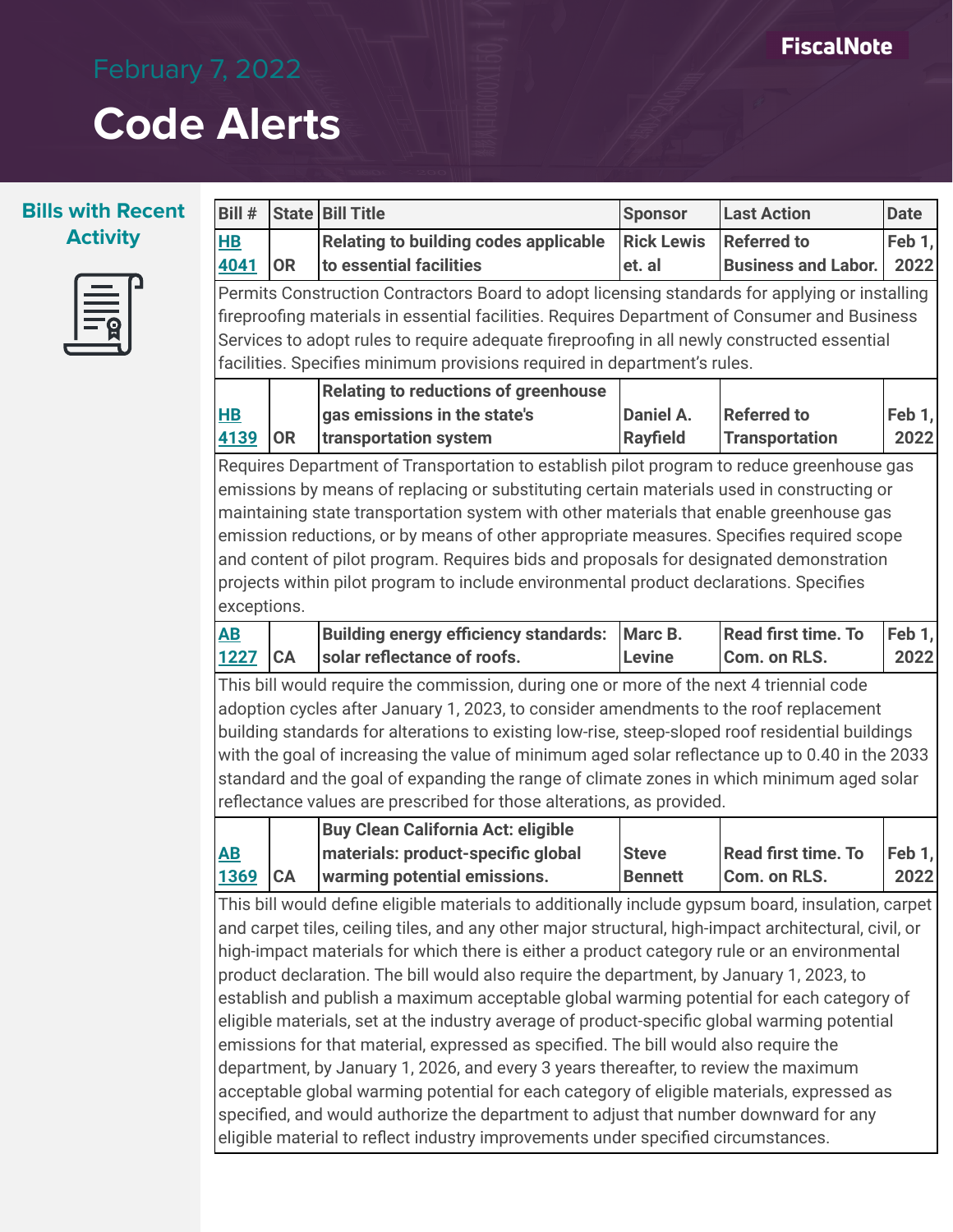### **FiscalNote**

# **Code Alerts**



| Bill #                   |           | <b>State Bill Title</b>                                                                                                                                                                        | <b>Sponsor</b> | <b>Last Action</b> | <b>Date</b> |
|--------------------------|-----------|------------------------------------------------------------------------------------------------------------------------------------------------------------------------------------------------|----------------|--------------------|-------------|
|                          |           | <b>California Building Standards</b>                                                                                                                                                           |                |                    |             |
| <u>AB</u>                |           | <b>Commission: recycled water:</b>                                                                                                                                                             | Jesse          | Filed w/ Chief     | Feb 1,      |
| 836                      | CA        | nonpotable water systems.                                                                                                                                                                      | <b>Gabriel</b> | <b>Clerk</b>       | 2022        |
|                          |           | This bill would require the commission to adopt mandatory building standards requiring that a                                                                                                  |                |                    |             |
|                          |           | newly constructed nonresidential building with a total gross floor area of 100,000 square feet                                                                                                 |                |                    |             |
|                          |           | or more be constructed with dual plumbing to allow the use of nonpotable water sources for                                                                                                     |                |                    |             |
|                          |           | all applicable nonpotable water demands and provide for the collection, onsite treatment, and                                                                                                  |                |                    |             |
|                          |           | reuse of available onsite rainwater, graywater, and foundation drainage.                                                                                                                       |                |                    |             |
| $\overline{\mathbf{AB}}$ |           |                                                                                                                                                                                                |                | Filed w/ Chief     | Feb 1,      |
| <b>113</b>               | CA        | Income taxes: credits: electric vehicles.   Horvath                                                                                                                                            |                | Clerk.             | 2022        |
|                          |           | This bill would require the commission to adopt, approve, codify, and publish mandatory                                                                                                        |                |                    |             |
|                          |           | building standards for the electric vehicle charging stations in multifamily dwellings and                                                                                                     |                |                    |             |
|                          |           | nonresidential development. The bill would also require HCD to propose mandatory building                                                                                                      |                |                    |             |
|                          |           | standards for the installation of electric vehicle charging stations with Level 2 or higher                                                                                                    |                |                    |             |
|                          |           | electric vehicle supply equipment in multifamily dwellings.                                                                                                                                    |                |                    |             |
|                          |           | Energy: general plan: building                                                                                                                                                                 | Cortese,       | <b>Returned to</b> | Feb 1,      |
| <b>SB 32 CA</b>          |           | decarbonization requirements.                                                                                                                                                                  | <b>Stern</b>   | <b>Secretary</b>   | 2022        |
|                          |           | This bill would require a city/county to make a one-time amendment to the appropriate                                                                                                          |                |                    |             |
|                          |           | elements of its general plan, climate action or greenhouse gas emissions reduction plan, or                                                                                                    |                |                    |             |
|                          |           | building or other codes to include goals, policies, objectives, targets, & feasible                                                                                                            |                |                    |             |
|                          |           | implementation strategies to decarbonize new commercial and residential buildings.                                                                                                             |                |                    |             |
| <u>A</u>                 |           | <b>Enacts "The Climate Forward Concrete</b>                                                                                                                                                    | Robert C.      | <b>Referred to</b> | Jan 31,     |
| 9042                     | <b>NY</b> | <b>Leadership Act"</b>                                                                                                                                                                         | <b>Carroll</b> | gov. ops           | 2022        |
|                          |           | This bill would enact the Climate Forward Concrete Leadership Act. The act directs the office,                                                                                                 |                |                    |             |
|                          |           | in consultation with the state interagency committee, to evaluate and propose modifications                                                                                                    |                |                    |             |
|                          |           | to the approved green procurement specifications for lower carbon concrete every three years                                                                                                   |                |                    |             |
|                          |           | following initial approval of such specifications pursuant to executive order number four of                                                                                                   |                |                    |             |
|                          |           | two thousand eight. The office and committee would also establish and make publicly                                                                                                            |                |                    |             |
|                          |           | available maximum global warming potential thresholds for all lower carbon concrete green                                                                                                      |                |                    |             |
|                          |           | procurement specifications approved by such state interagency committee and develop and                                                                                                        |                |                    |             |
|                          |           | implement performance-based specifications for concrete for use in buildings as well as                                                                                                        |                |                    |             |
|                          |           | horizontal roadways and infrastructure, including modular units such as concrete masonry<br>units and concrete brick by no later than January 1, 2023. The bill also specifies that any public |                |                    |             |
|                          |           | works construction project involving the placement of fifty cubic yards or more of concrete                                                                                                    |                |                    |             |
|                          |           | general contractors and subcontractors shall be required to submit environmental product                                                                                                       |                |                    |             |
|                          |           | declarations for all concrete products utilized in projects. The bill also adds an environmental                                                                                               |                |                    |             |
|                          |           | product declaration tax credit. Producers of concrete, that are taxpayers would be allowed a                                                                                                   |                |                    |             |
|                          |           | credit against the tax imposed by this article to compensate for environmental product                                                                                                         |                |                    |             |
|                          |           |                                                                                                                                                                                                |                |                    |             |
|                          |           | declaration technology costs at one or multiple concrete production plants.                                                                                                                    |                |                    |             |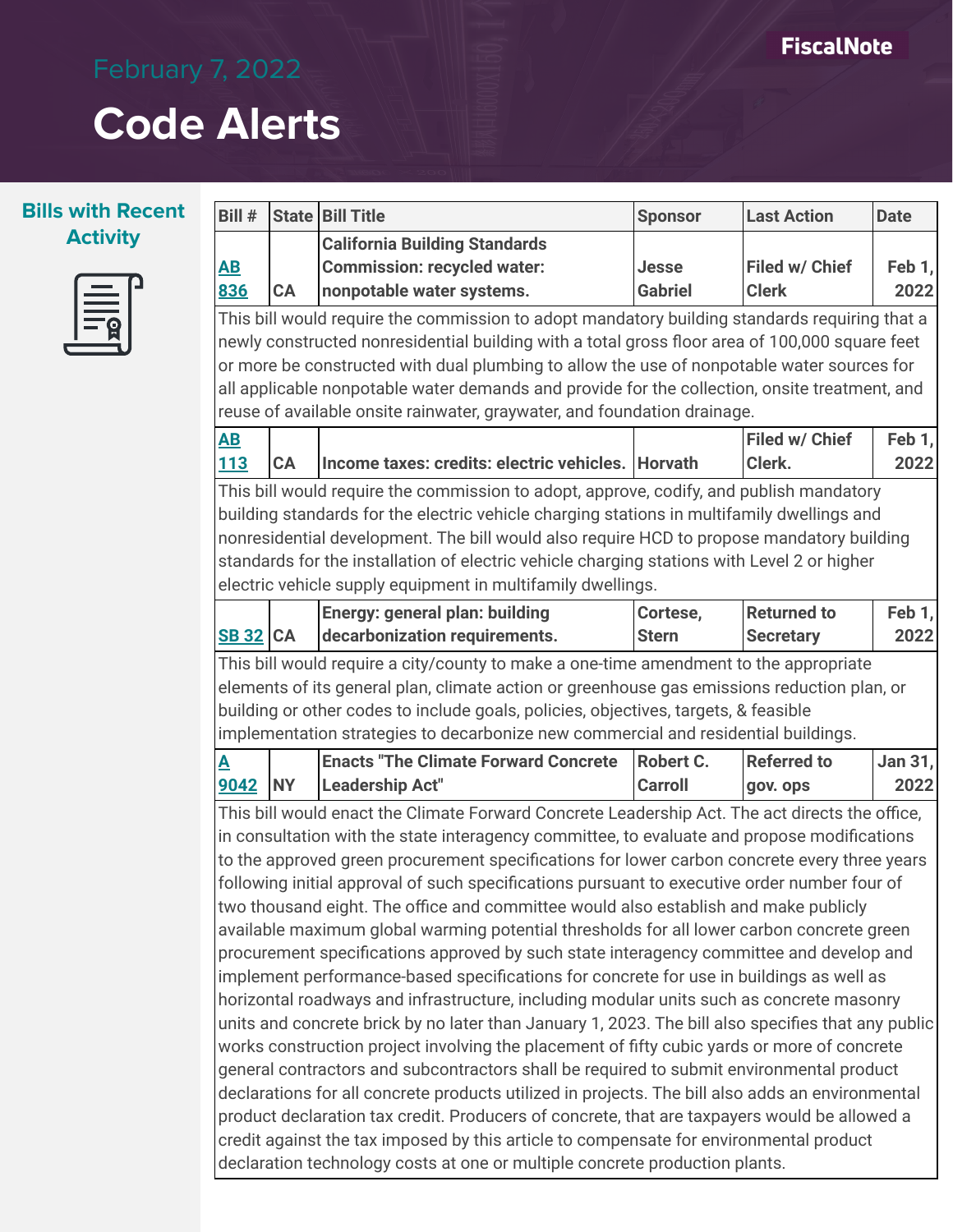| <b>Service Service</b> |  |
|------------------------|--|
|                        |  |
|                        |  |

| Bill#            |           | <b>State   Bill Title</b>                                                                        | <b>Sponsor</b>               | <b>Last Action</b>                           | <b>Date</b>     |
|------------------|-----------|--------------------------------------------------------------------------------------------------|------------------------------|----------------------------------------------|-----------------|
|                  |           |                                                                                                  | <b>Lawrence</b>              |                                              |                 |
| $H$ B            |           |                                                                                                  | M. Walsh                     | <b>Referred to</b>                           | Jan 31,         |
| 5564             | IL        | <b>Proc Cd-Carbon Concrete Pref</b>                                                              | Jr.                          | <b>Rules</b>                                 | 2022            |
|                  |           | Provides that when a State contract is to be awarded to the lowest responsible bidder, an        |                              |                                              |                 |
|                  |           | otherwise qualified bidder who will fulfill the contract through the use of low embodied carbon  |                              |                                              |                 |
|                  |           | concrete may be given preference over other bidders unable to do so, provided that the cost      |                              |                                              |                 |
|                  |           | included in the bid using low embodied carbon concrete is not more than 10% greater than the     |                              |                                              |                 |
|                  |           | cost in the bid not using low embodied carbon concrete.                                          |                              |                                              |                 |
| <b>HB</b>        |           |                                                                                                  | <b>Timothy</b>               | <b>Referred to</b>                           | Jan 31,         |
| 5504             | IL        | <b>Govt-Public Projects Materials</b>                                                            | <b>Butler</b>                | <b>Rules</b>                                 | 2022            |
|                  |           | This bill provides that by January 1, 2025, the Department shall establish a policy to determine |                              |                                              |                 |
|                  |           | and record greenhouse gas emissions from eligible materials used in a public project with the    |                              |                                              |                 |
|                  |           | goal of reducing greenhouse gas emissions in accordance with the following requirements:         |                              |                                              |                 |
|                  |           | (1) the Department shall use the nationally or internationally recognized databases of           |                              |                                              |                 |
|                  |           | Environmental Product Declarations and may include transportation-related emissions as part      |                              |                                              |                 |
|                  |           | of the global warming potential emissions; and (2) the Department shall develop a tracking       |                              |                                              |                 |
|                  |           | and reporting process in a manner that is consistent with criteria in an Environmental Product   |                              |                                              |                 |
| Declaration.     |           |                                                                                                  |                              |                                              |                 |
|                  |           | For invitation for bids for contracts for public projects issued on or after July 1, 2022, the   |                              |                                              |                 |
|                  |           | Department shall require the contractor who is awarded the contract to submit a current          |                              |                                              |                 |
|                  |           | Environmental Product Declaration, Type III, or similarly robust life cycle assessment methods   |                              |                                              |                 |
|                  |           | that have uniform standards in data collection, for each eligible material proposed to be used.  |                              |                                              |                 |
|                  |           | <b>Establishes "Zero Energy Construction Act";</b>                                               |                              |                                              |                 |
|                  |           | requires all new residential and                                                                 |                              | <b>Referred to</b>                           |                 |
|                  |           | commercial developments to be zero                                                               |                              | <b>Community and</b><br><b>Urban Affairs</b> |                 |
| <u>s</u><br>1170 | <b>NJ</b> | energy ready; requires developers to offer<br>zero energy construction.                          | <b>James</b><br><b>Beach</b> | <b>Committee</b>                             | Jan 31,<br>2022 |
|                  |           |                                                                                                  |                              |                                              |                 |
|                  |           | The bill would require all new residential and commercial developments to be zero energy         |                              |                                              |                 |
|                  |           | ready. It would also require developers to offer zero energy construction.                       |                              |                                              |                 |
| S <sub>B</sub>   |           |                                                                                                  | <b>Stanley</b>               | Referred: PSM,                               | Jan $31,$       |
| 2488             | HI        | <b>Relating To The State Building Code.</b>                                                      | Chang                        | JDC/WAM.                                     | 2022            |
|                  |           | This bill repeals the state building code council.                                               |                              |                                              |                 |
| S <sub>B</sub>   |           | Concrete; DGS shall convene a work group                                                         | <b>Ghazala</b>               | <b>Read and</b>                              | Jan $31,$       |
| 272              | <b>VA</b> | to review climate impact.                                                                        | <b>Hashmi</b>                | passed Senate                                | 2022            |
|                  |           | Provides a performance bonus for contractors to utilize approved lower carbon concrete           |                              |                                              |                 |
|                  |           | products in projects with the Department of General Services (DGS) and the Department of         |                              |                                              |                 |
|                  |           | Transportation (VDOT).                                                                           |                              |                                              |                 |
|                  |           |                                                                                                  |                              |                                              |                 |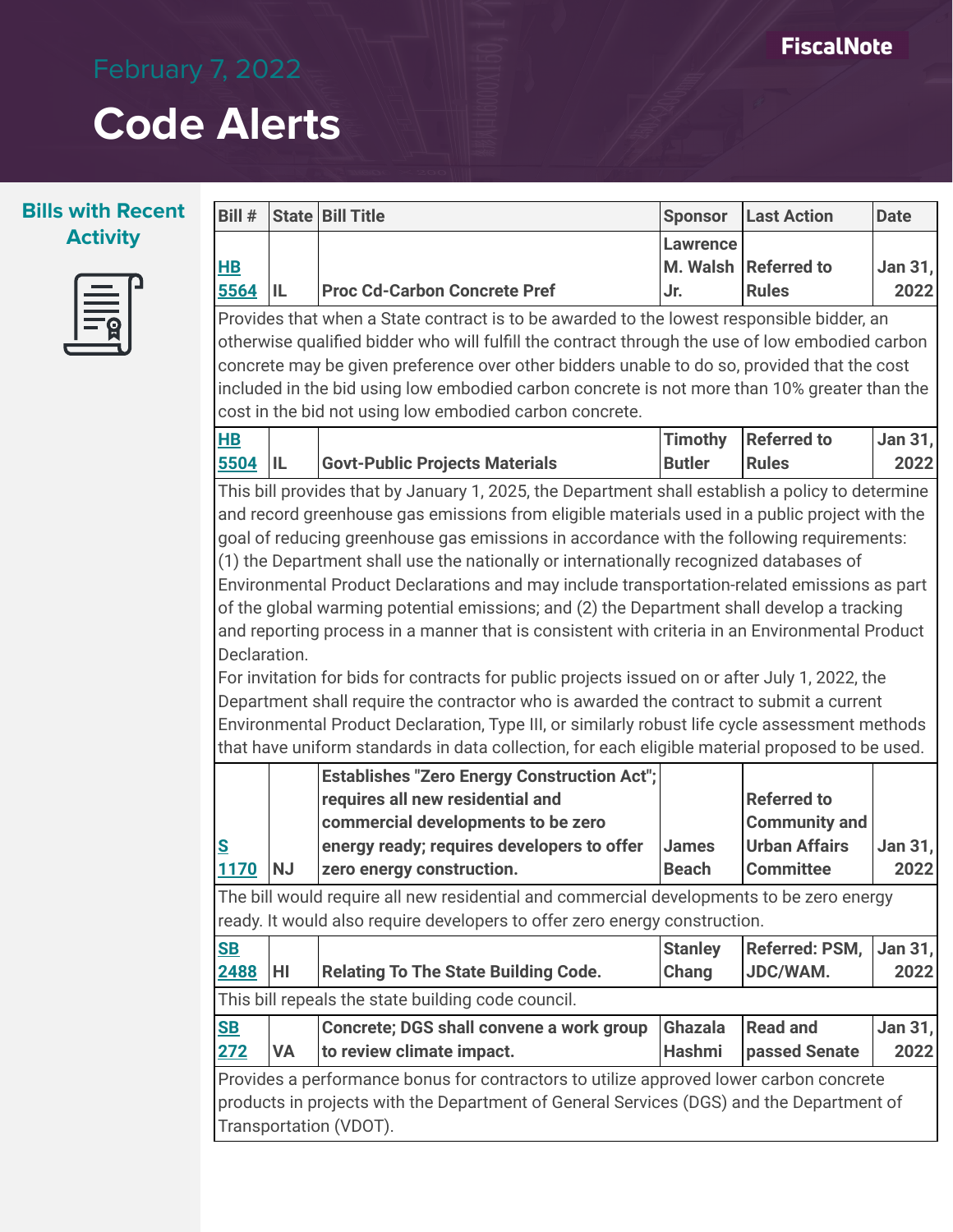

| Bill #                                                                                            |                                                                                              | State   Bill Title                          | <b>Sponsor</b>          | <b>Last Action</b>  | <b>Date</b> |  |  |
|---------------------------------------------------------------------------------------------------|----------------------------------------------------------------------------------------------|---------------------------------------------|-------------------------|---------------------|-------------|--|--|
|                                                                                                   |                                                                                              |                                             | Ghazala                 | <b>Continued to</b> |             |  |  |
|                                                                                                   |                                                                                              |                                             | <b>Firdous</b>          | 2023 in             |             |  |  |
| S <sub>B</sub>                                                                                    |                                                                                              | Electric utilities; clarifies definition of | Hashmi et.              | <b>Commerce and</b> | Jan 31,     |  |  |
| <b>160</b>                                                                                        | <b>VA</b>                                                                                    | energy efficiency programs.                 | al                      | Labor               | 2022        |  |  |
| Provides that energy efficiency programs may include electrification, including measures that     |                                                                                              |                                             |                         |                     |             |  |  |
| electrify space heating, water heating, cooling, drying, cooking, industrial processes, and other |                                                                                              |                                             |                         |                     |             |  |  |
| building and industrial end uses that would otherwise be served by on-site combustion of          |                                                                                              |                                             |                         |                     |             |  |  |
| fossil fuels provided that the electrification measures reduce total on-site energy               |                                                                                              |                                             |                         |                     |             |  |  |
| consumption.                                                                                      |                                                                                              |                                             |                         |                     |             |  |  |
| H B                                                                                               |                                                                                              |                                             |                         |                     |             |  |  |
| 1681,                                                                                             |                                                                                              |                                             |                         |                     |             |  |  |
| <b>LSR</b>                                                                                        |                                                                                              |                                             |                         |                     |             |  |  |
| 2022-                                                                                             |                                                                                              |                                             | <b>Sharon M.</b>        | <b>Hearing</b>      | $2022 - 0$  |  |  |
| 3121                                                                                              | <b>NH</b>                                                                                    | relative to the state building code.        | Carson et. al Scheduled |                     | $1 - 31$    |  |  |
| This bill updates the state's building codes to the 2018 edition of the ICC. This includes the    |                                                                                              |                                             |                         |                     |             |  |  |
| IBC, IEBC, IPC, IMC, IECC, and IRC. It also updates the NEC to the 2020 edition.                  |                                                                                              |                                             |                         |                     |             |  |  |
| $S_{\parallel}$                                                                                   |                                                                                              | Directs the state fire prevention and       |                         |                     |             |  |  |
| 6210,                                                                                             |                                                                                              | building code council to update the state   |                         |                     |             |  |  |
| S                                                                                                 |                                                                                              | fire prevention and building code and       |                         | <b>ADVANCED TO</b>  |             |  |  |
| 6210                                                                                              |                                                                                              | the state energy conservation               | James G.                | <b>THIRD</b>        | $2022 - 0$  |  |  |
| $\blacktriangle$                                                                                  | <b>NY</b>                                                                                    | construction code                           | <b>Skoufis</b>          | <b>READING</b>      | $1 - 31$    |  |  |
| Directs the state fire prevention and building code council to update the state fire prevention   |                                                                                              |                                             |                         |                     |             |  |  |
| and building code and the state energy conservation construction code within 12 months of         |                                                                                              |                                             |                         |                     |             |  |  |
| the publication of any updated or revised edition of the international and national codes         |                                                                                              |                                             |                         |                     |             |  |  |
|                                                                                                   | relating thereto, so as to ensure that the state's codes reflect such revisions and updates. |                                             |                         |                     |             |  |  |
|                                                                                                   |                                                                                              |                                             |                         |                     |             |  |  |